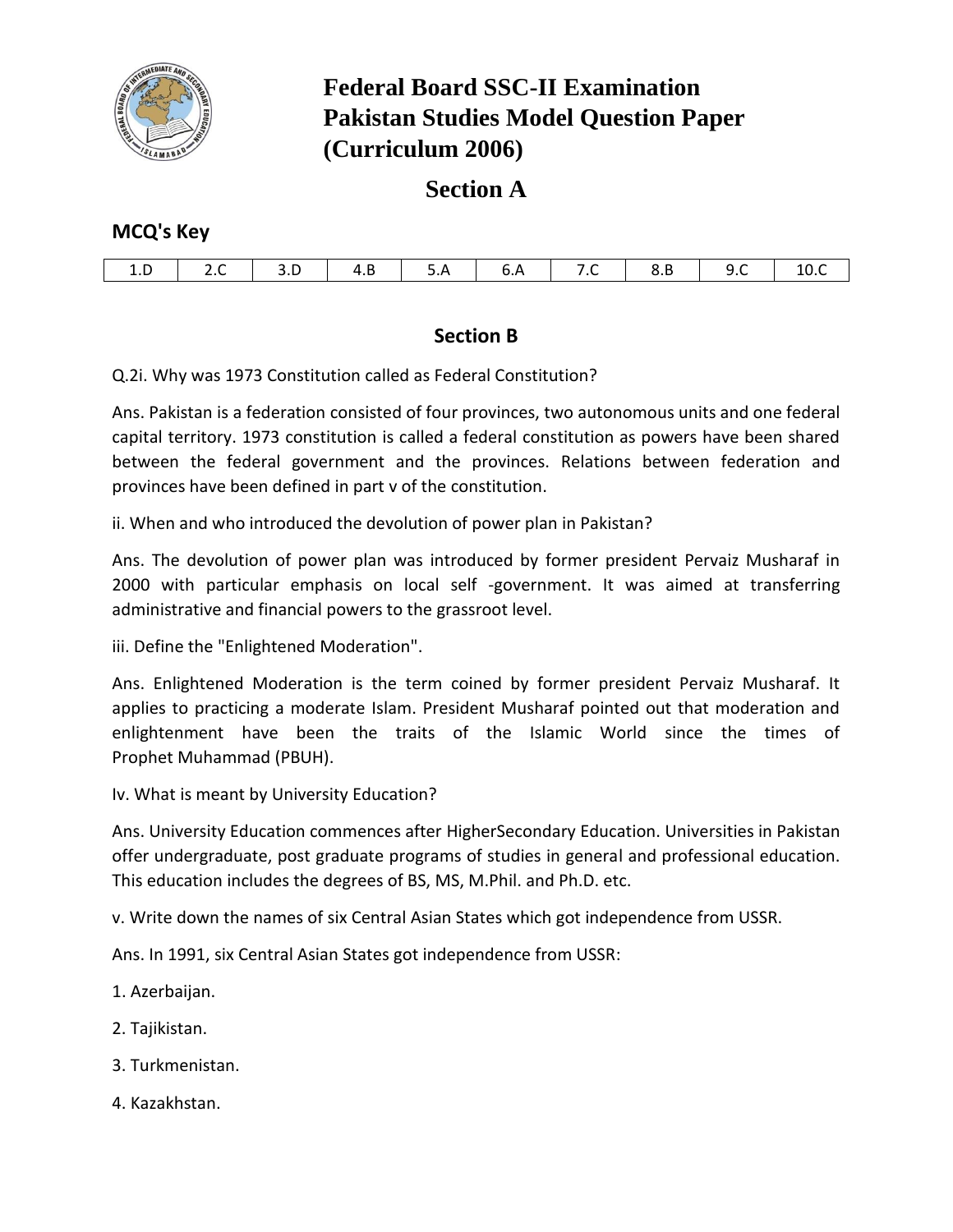5. Kyrgyzstan

6. Uzbekistan.

vi. Write down any three major contributions of Pakistan towards world peace.

Ans. Pakistan's contribution towards peace keeping in the world is worth mentioning. Following are the three major contributions of Pakistan in this regard.

- Pakistan sent its army to Congo, Bosnia and several other countries in the world for restoring peace.
- Pakistan has always supported right of self-determination for the oppressed nations like Kashmiris and Palestinians.
- Pakistan played an effective role in war against terror.

## vii. What do you understand by Indus Waters Treaty?

Ans India and Pakistan had a dispute over the sharing of water rights to the Indus River and its tributaries. In April of 1948, India cut water supplies in the canals irrigating the areas in the vicinity of Lahore causing great damage to the ripe crops. To solve this issue, with the cooperation of the World Bank, in 1960 both countries agreed to a treaty called the Indus Waters Treaty. According to this treaty, Pakistan got the right of using the waters of three western rivers (Jhelum, Indus, Chenab) while India got the right of three eastern rivers ( Sutlej, Beas, Ravi ).

viii. How industries are important in economic development of a country?

Ans. Industries play very important role in the economic development of a country for example:

- Modern agriculture cannot be carried out without the help of mechanical equipment, chemical fertilizers which needs strong industrial support.
- Processed goods earn more foreign exchange. Processing requires industrial setup.
- Balance of trade is achieved wit the help of industries.

ix. Write down any three basic objectives of Pakistan's Foreign Policy.

Ans. Following are the three basic objectives of Pakistan's Foreign Policy:

### Territorial Sovereignty and Security:

Security of borders and preservation of sovereignty is the prime objective of our Foreign Policy.

### Protection of ideology of Pakistan:

Pakistan is an Ideological state with Islamic base. The stability of Pakistan is linked to the protection of her ideology.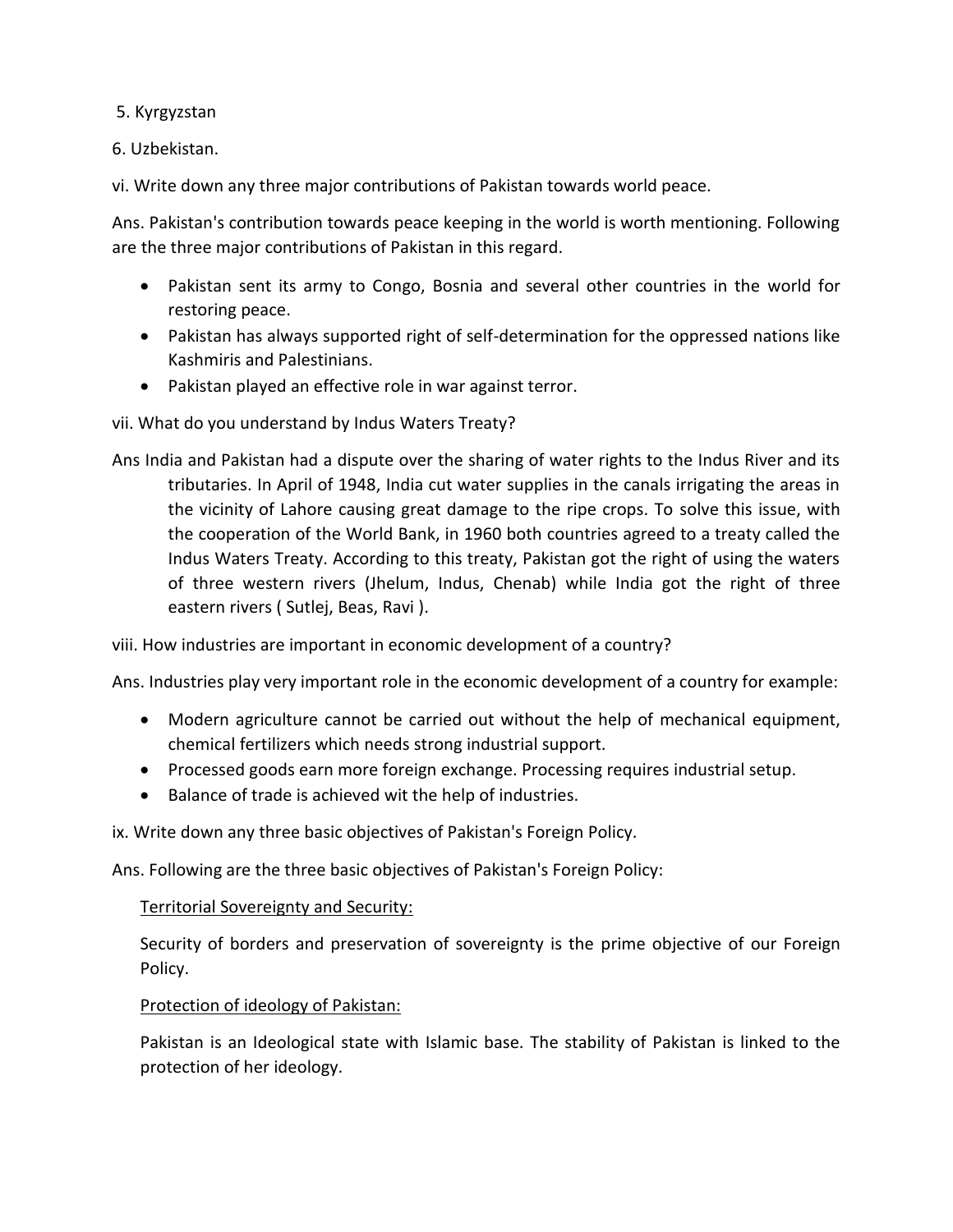## Development of Economy:

Pakistan is a developing country. To develop her economy, promotion of free trade, free economy and privatization is another important objective of our foreign policy.

x. Write down any three suggestions to increase the agricultural production of Pakistan.

Ans. Following steps are required to increase the agricultural production of Pakistan.

- Adoption of latest agricultural technologies i.e., use of modern machines.
- Enhancing good quality seed production, use of pesticides and excellent fertilizers.
- Improving agricultural research.

xi. Identify the three major features of Pakistan's culture.

Ans. Culture marks the identity of a nation. Following are the major features of Pakistan's Culture:

## Religious Uniformity:

Pakistan came into existence to provide its people a system of life based on Islam. Islam is the religion of majority of the people of Pakistan.

## Cultural diversity:

Cultural diversity in the form of regional languages, dressed, food, etc. is an important feature of Pakistan's culture.

## Celebration of Urses:

Another important feature of our culture is the celebration of urses of the great saints like Hazrat Data Ganj Baksh, Hazrat Shah Abdul Latif Bhatai.

## **Section C**

Q.3 How did Pakistan emerge as nuclear power?

Ans. Pakistan acquired the status of a nuclear power in 1998. Nuclear capability is not an easy thing to acquire. The process of becoming a nuclear power passes through various stages Following are the important phases through which Pakistan emerged as a nuclear of the world.

## Setting up of nuclear power plant at Karachi:

When Zulfiqar Ali Bhutto came to power in 1971, he declaredthat atomic energy was necessary for our progress and defense. Pakistan wanted atomic energy not for war or destruction but for prosperity and development. To meet country's energy requirement, the first atomic power plant was set up in Karachi in 1971. This was the first step towards the Nuclear Pakistan.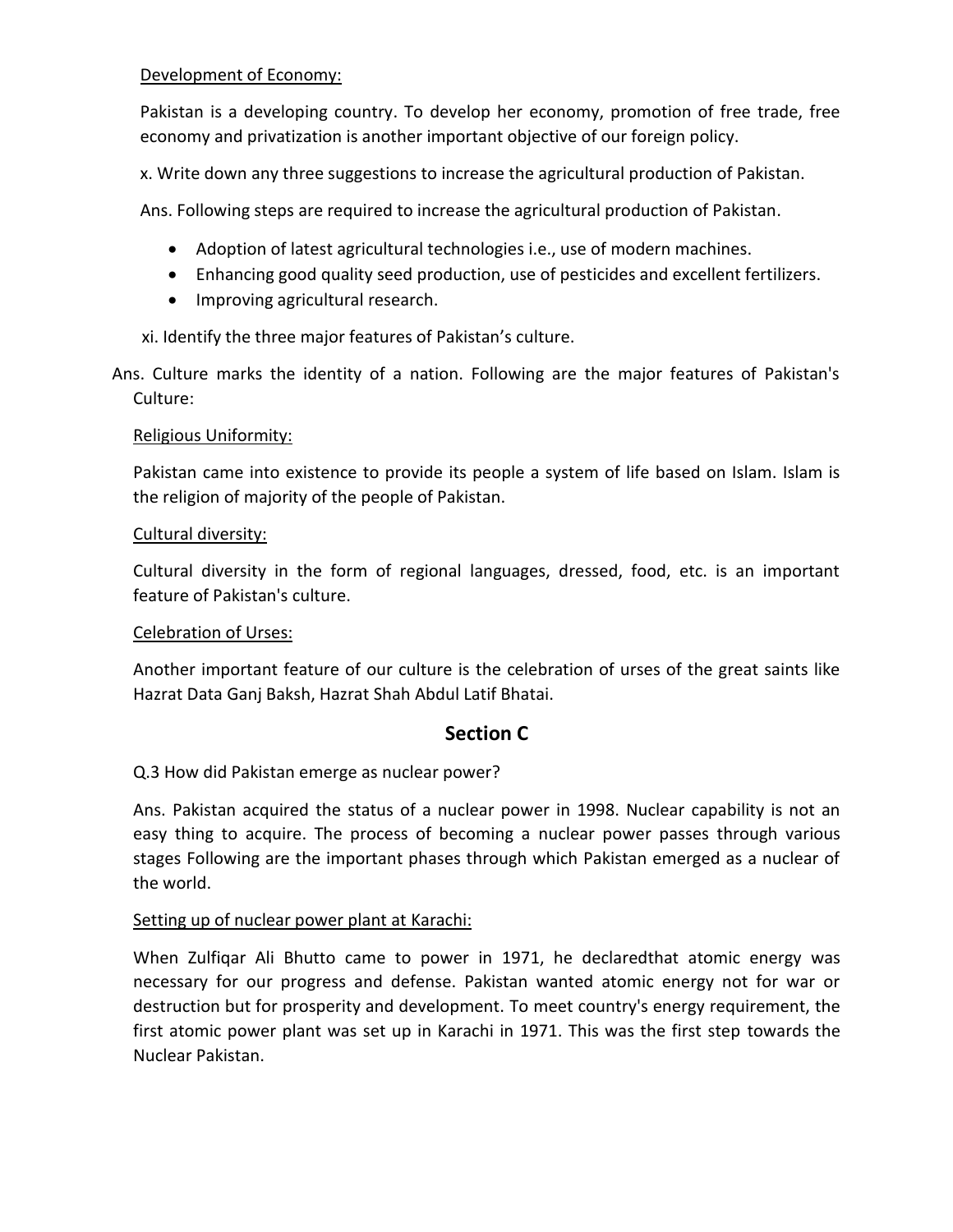### India went nuclear:

India's first nuclear test in Rajasthan in 1974 sent a wave of insecurity throughout Pakistan. Pakistan's nuclear program was its direct corollary. Hence Zulfiqar Ali Bhutto signed an agreement with France for an atomic re-processing plant in 1976. Out of the total cost of forty crore dollars for the plant, the installment of 10 crore dollars was paid. India, Russia, America and other atomic powers did not appreciate this. They pressurized France, due to which France refused to provide the plant to Pakistan.

## Uranium enrichment:

Despitethe refusal of France, the successive governments continued the nuclear program under Dr. Abdul Qadir Khan's supervision. He announced that Pakistan had obtained the technique of uranium enrichment in 1984.

## Propaganda against Pakistan:

When Pakistan acquired uranium enrichment capability, the enemies of Pakistan launched the propaganda against its nuclear program. It was blamed that Pakistan could use the atomic weapons through American F-16 and French aircrafts Mirage which had access to main cities of India. Dr Qadir Khan claimed in 1989 that Pakistan had gained the ability to build an atomic bomb. Due to anti- Pakistan propaganda, the Pressler Amendment was imposed on Pakistan by America.

## Pakistan acquired the status of nuclear power:

In 1998, India conducted five atomic tests in Pokhran (Rajasthan) on 11<sup>th</sup> May 1998 to establish its atomic supremacy in the region. President Bill Clinton of America forced Mian Muhammad Nawaz Sharif not to reply to the Indian aggression and threatened to curtail economic aid to Pakistan if it conducted blasts in return. Mian Muhammad Nawaz Shariff refused to accept Bill Clinton's threat. In spite of international pressure, government demonstrated courage and conducted seven blasts in Chaghi Hills of Baluchistan. Hence Pakistan became the worlds seventh and the Islamic world's first atomic power.

### Conclusion:

The scientistsof Pakistan with the cooperation of the successive governments succeeded in establishing pale as the 7<sup>th</sup> nuclear world power after US, UK, China, Russia, France and India. This has corrected the balance of power in south Asia. Thus, the nuclear capability of Pakistan is a guarantee of its sovereignty and security.

## Q.4 Analyze the Pakistan's basic social problems.

Ans. Pakistan is an ideological state. It was created to set up a system based upon social justice, equality and fair play- the real spirit of Islam. Unfortunately, our society is suffering from several problems as a result of deviation from our basic ideology. Following are the major social problems of Pakistan: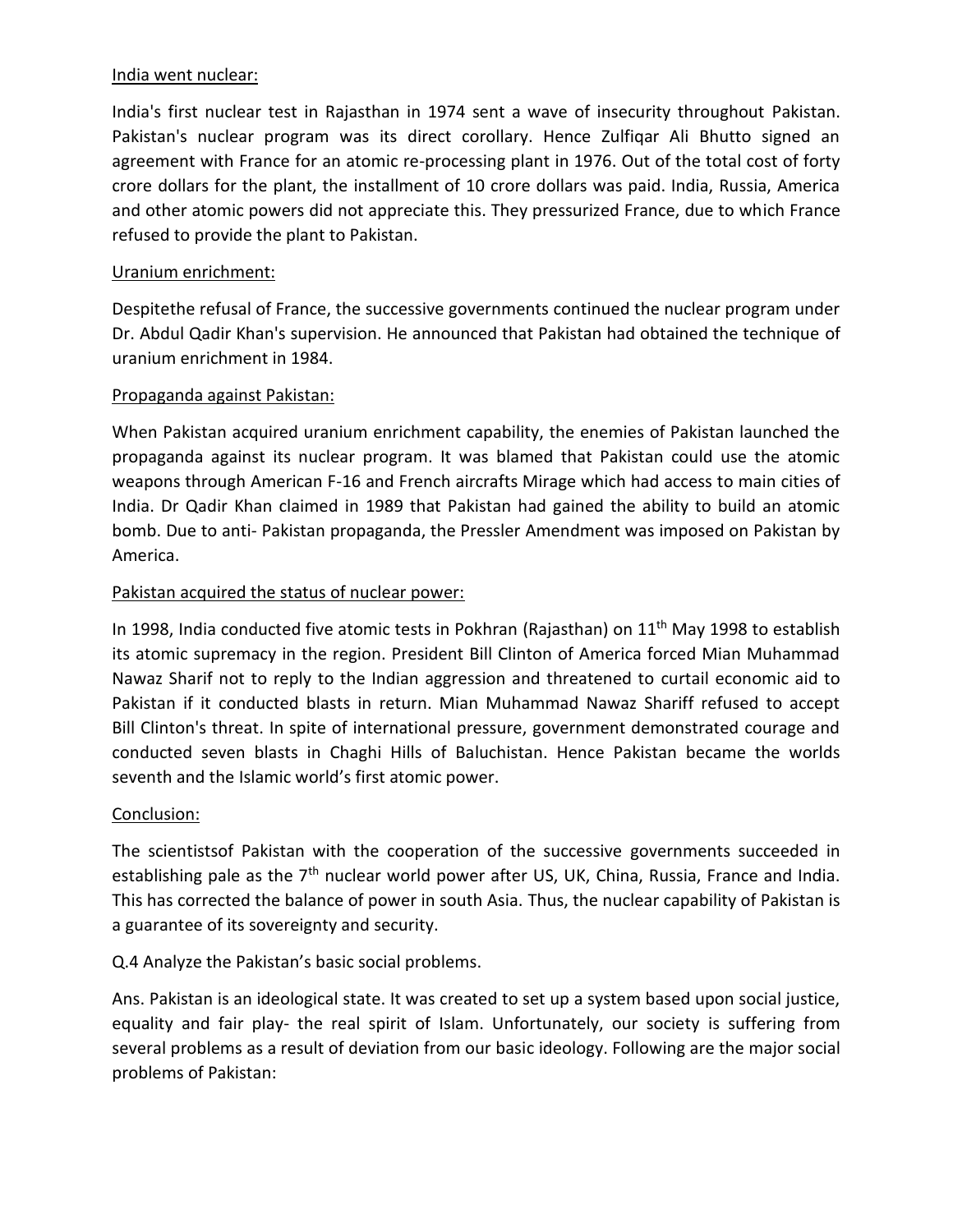## Inflation:

The fast-growing population of Pakistan is showing negative effects on its per capita income. Opportunities for savings are getting fewer and the standard of living is falling.

## Disorderly state of health and cleanliness:

Many precious lives are lost each year due to the disorderly state of health and cleanliness despite scientific development, people lack awareness of the rules of good health.

#### Illiteracy and ignorance:

Illiteracy and ignorance are major problems faced by Pakistan. People cannot differentiate

between right and wrong due to illiteracy and lack of quality education. Therefore, they cannot play important development of the country.

#### Weak economy:

Lowering down of agriculture production, slow pace of industrialization and the trade deficit are making our economy weak. A lot of people are unemployed because of the country's weak economy. This is leading to a turmoil in the country.

#### Poverty:

There is a lack of appropriate employment opportunities and due to poverty, the standard of living of people is low. For the eradication of poverty, it is important that new employment opportunities should be created, and resources should be improved.

### Unequal distribution of wealth:

Unequal distribution of wealth leads to the rich getting richer and the poor getting poorer. This is creating many problems like increasing the sense of deprivation in Pakistan.

### Conclusion:

On account of above-mentioned problems, our society is passing through a critical phase. There is an urgent need to work for the solutions of our social problems. It is very important for our national integration and prosperity. Responsibility of correcting the social order lies on boththe government and the people.

Q.5 Narrate the relations between Pakistan and Afghanistan.

Ans. Pakistan shares its longest boundary with Afghanistan lying in the northwest. People of both countries have old religious, historical, cultural, racial and geographical relations. Following are the important aspects of Pak-Afghan ties.

### Delay in establishing diplomatic ties:

Pakistan had no pleasant relations with Afghanistan in the very beginning. The mutually accepted Durand Line was made controversial by Afghan government at the creation of